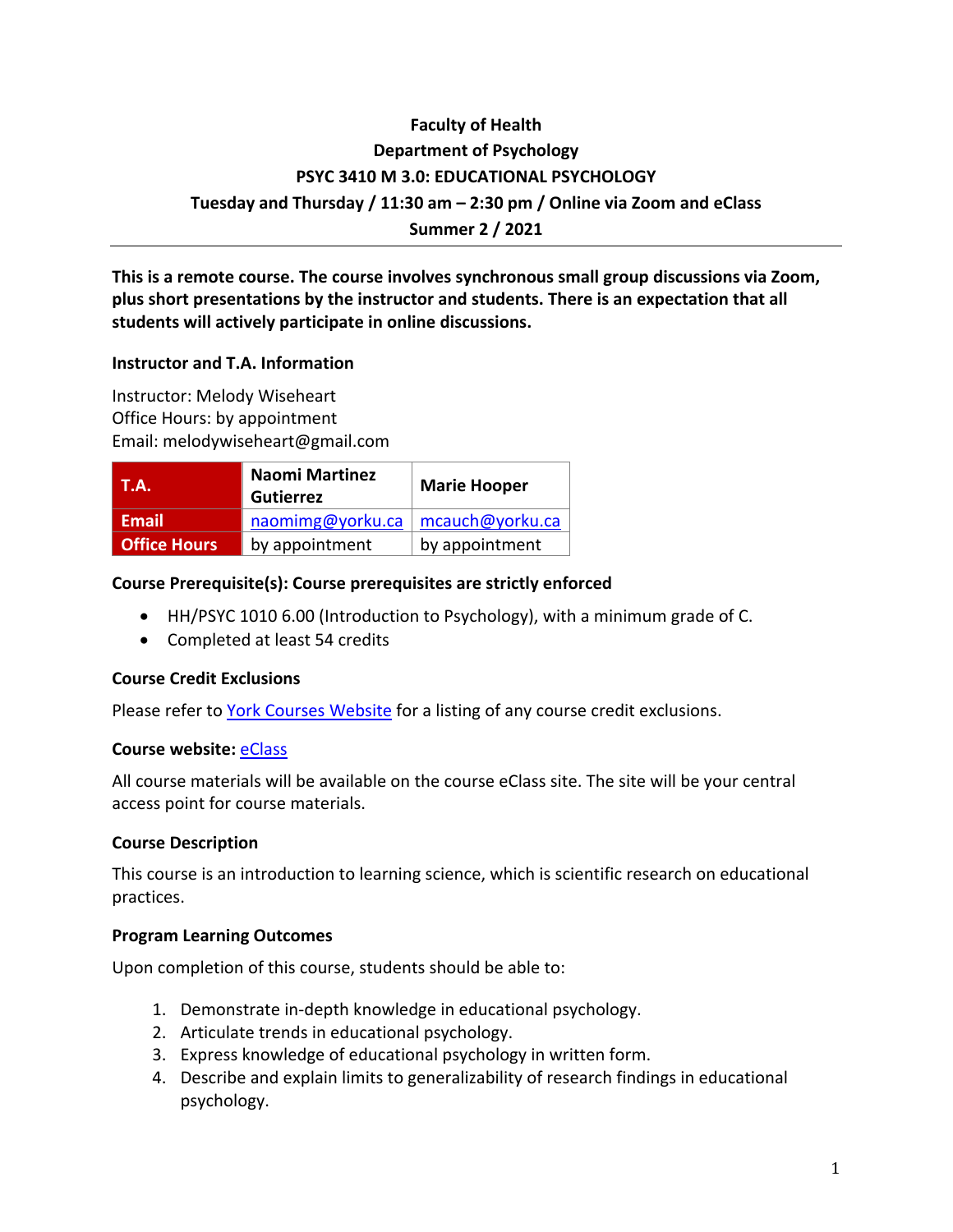5. Demonstrate ability to relate information in educational psychology to own and others' life experiences.

### **Specific Learning Objectives**

Students will consider educational practice from three perspectives: teacher, student, and parent. Students will read scientific literature on a range of educational topics, and they will present scientific literature in language that can be understood by non-scientists (i.e., knowledge translation). Students will work as a team with other students, and they will convey educational psychology content to their peers. Students will evaluate their own performance, and their peers' performance.

### **Required Text**

• Weinstein, Y., Sumeracki, M., & Caviglioli, O. (2019). Understanding How We Learn: A visual guide. Routledge.

#### **Course Requirements and Assessment:**

| <b>Assessment</b>                      | Date of Evaluation (due date) | <b>Weighting</b> |
|----------------------------------------|-------------------------------|------------------|
| Provided desired presentation or book  | July 2                        | 5%               |
| chapter topics                         |                               |                  |
| Learning strategies from Understanding | July 8                        | 20%              |
| How We Learn, chapters 8-10            |                               |                  |
| Presentation or book chapter           | August 2                      | 50%              |
| <b>Evaluation of peers</b>             | August 8                      | 10%              |
| Small group performance, based on      | August 8                      | 10%              |
| peers' evaluations                     |                               |                  |
| Grade justification                    | August 10                     | 5%               |
| <b>Total</b>                           |                               | 100%             |

### **Description of Assignments**

Assignment descriptions are posted on eClass.

### **Class Format and Attendance Policy**

Students are required to attend synchronous sessions via Zoom. The course consists of a combination of presentations and small group discussion.

### **Grading as per Senate Policy**

The grading scheme for the course conforms to the 9-point grading system used in undergraduate programs at York (e.g.,  $A+ = 9$ ,  $A = 8$ ,  $B+ = 7$ ,  $C+ = 5$ , etc.). Assignments and tests\* will bear either a letter grade designation or a corresponding number grade (e.g. A+ = 90 to 100, A = 80 to 89, B + = 75 to 79, etc.)

For a full description of York grading system see the York University Undergraduate Calendar - Grading Scheme for 2020-21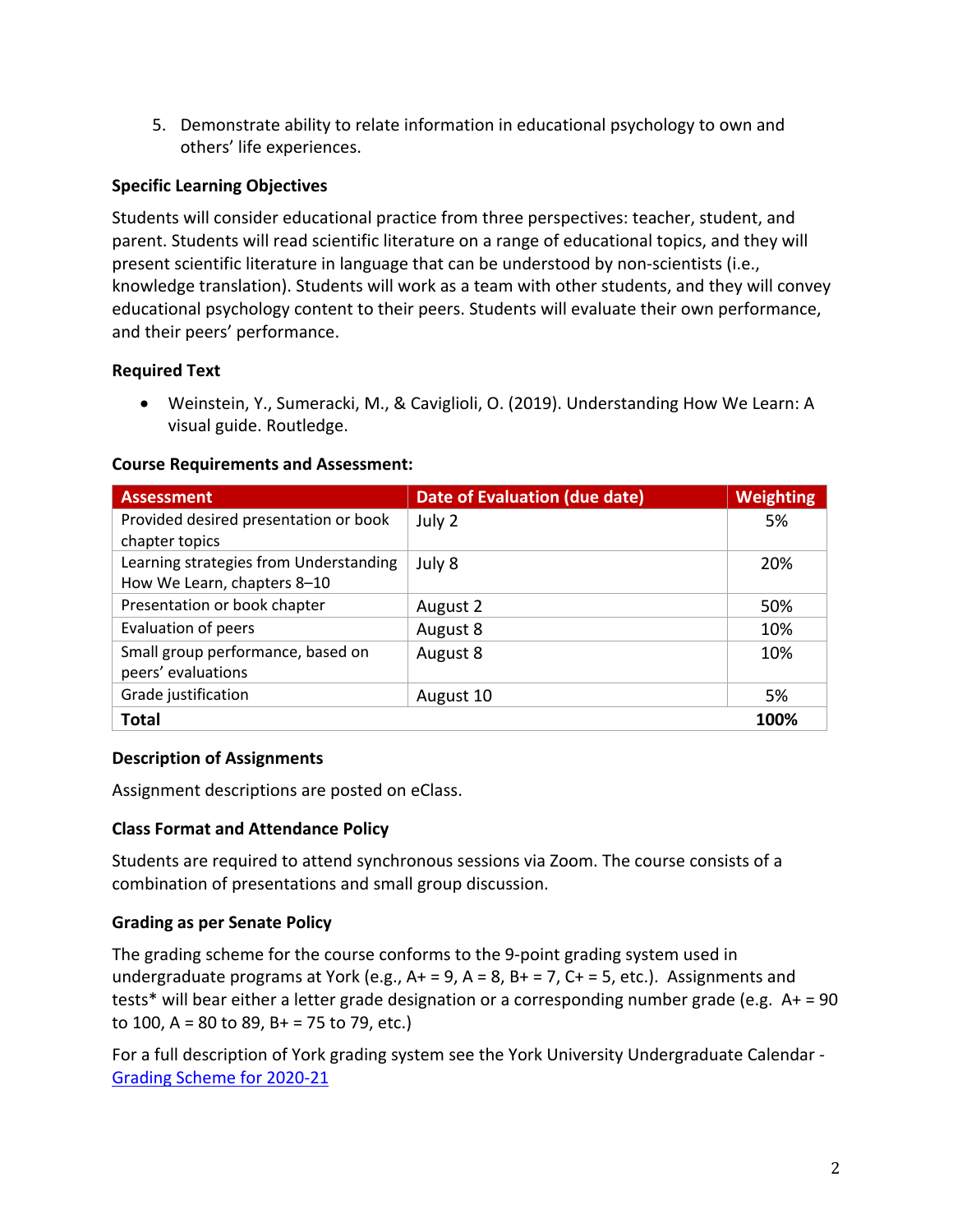### **Missed Tests/Midterm Exams/Late Assignment**

There is an automatic grace period for students who need accommodations or have excused reasons for turning in an assignment late. Late penalties are listed on the grading rubric for each assignment; these penalties apply based on the grace period deadline. In rare instances where you have an excused reason for turning in an assignment after the grace period, please contact the instructor.

### **Add/Drop Deadlines**

For a list of all important dates please refer to: Summer 2021 Important Dates

| <b>Event</b>                                                                                                                        | <b>SU</b>          | <b>S1</b>         | <b>S2</b>          |
|-------------------------------------------------------------------------------------------------------------------------------------|--------------------|-------------------|--------------------|
| Last date to add a course without permission of<br>instructor                                                                       | $23-May$           | $14$ -May         | $02$ -Jul          |
| Last date to add a course with permission of instructor                                                                             | 07-Jun             | $21-May$          | $09$ -Jul          |
| Last date to drop course without receiving a grade                                                                                  | $09$ -Jul          | 07-Jun            | $23$ -Jul          |
| Course Withdrawal Period (withdraw from course and<br>receive a "W" on transcript - see Add and Drop Deadline<br>Information below) | July 10-Aug.<br>10 | June 8-June<br>21 | July 24-Aug.<br>10 |

### **Add and Drop Deadline Information**

There are deadlines for adding and dropping courses, both academic and financial. Since, for the most part, the dates are **different**, be sure to read the information carefully so that you understand the differences between the sessional dates below and the Refund Tables.

You are strongly advised to pay close attention to the "Last date to enrol without permission of course instructor" deadlines. These deadlines represent the last date students have unrestricted access to the registration and enrolment system.

After that date, you must contact the professor/department offering the course to arrange permission.

You can drop courses using the registration and enrolment system up until the last date to drop a course without receiving a grade (drop deadline).

You may withdraw from a course using the registration and enrolment system after the drop deadline until the last day of class for the term associated with the course. When you withdraw from a course, the course remains on your transcript without a grade and is notated as 'W'. The withdrawal will not affect your grade point average or count towards the credits required for your degree.

### **Information on Plagiarism Detection**

TurnItIn may be used for plagiarism detection.

### **Electronic Device Policy**

This course will be delivered in an online format and therefore electronic devices (e.g., tablets, laptops) are permitted during class time for course-related purposes.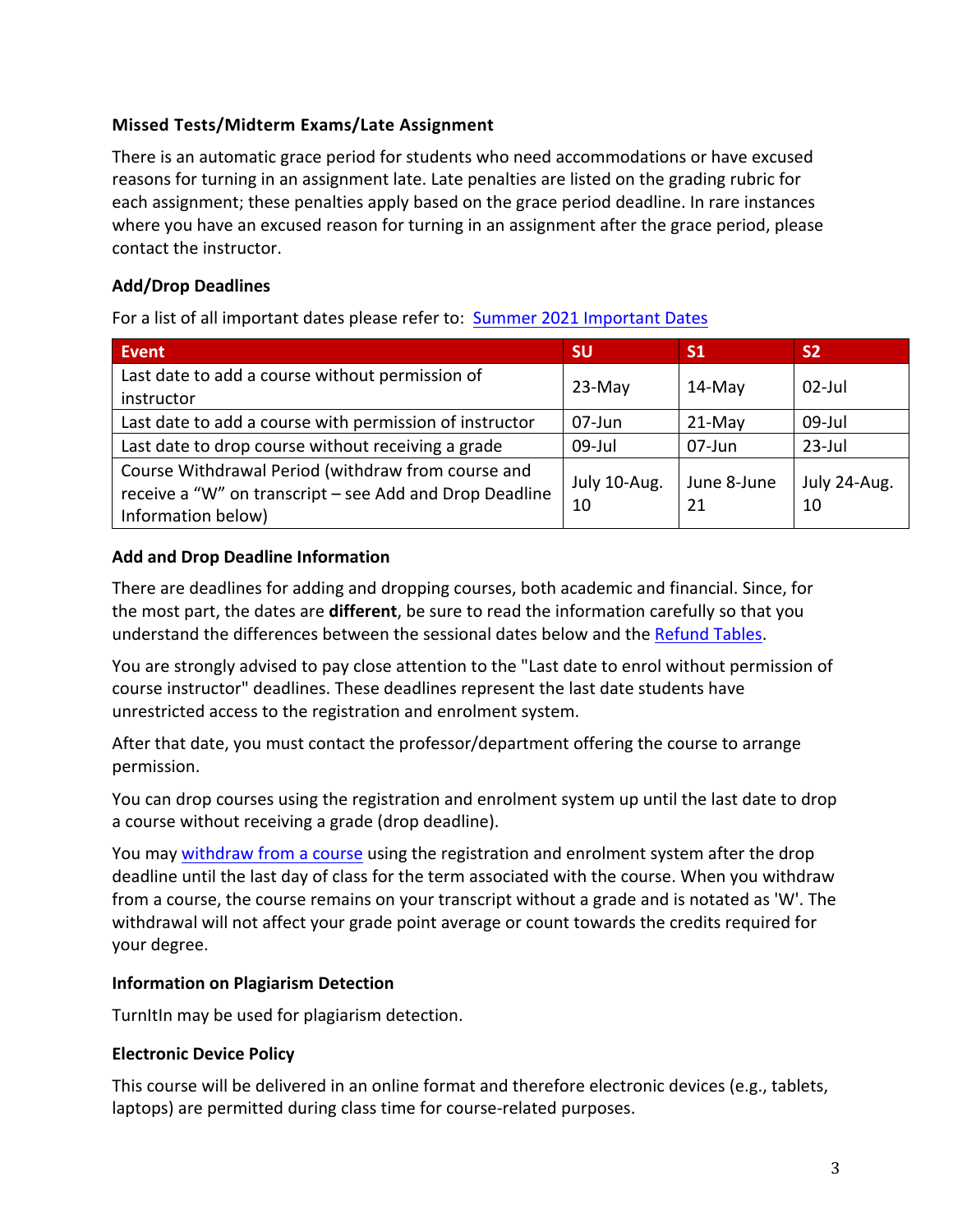### **Academic Integrity for Students**

York University takes academic integrity very seriously; please familiarize yourself with Information about the Senate Policy on Academic Honesty.

It is recommended that you review Academic Integrity by completing the **Academic Integrity** Tutorial and Academic Honesty Quiz

### **Test Banks**

The offering for sale of, buying of, and attempting to sell or buy test banks (banks of test questions and/or answers), or any course specific test questions/answers is not permitted in the Faculty of Health. Any student found to be doing this may be considered to have breached the Senate Policy on Academic Honesty. In particular, buying and attempting to sell banks of test questions and/or answers may be considered as "Cheating in an attempt to gain an improper advantage in an academic evaluation" (article 2.1.1 from the Senate Policy) and/or "encouraging, enabling or causing others" (article 2.1.10 from the Senate Policy) to cheat.

### **Academic Accommodation for Students with Disabilities**

While all individuals are expected to satisfy the requirements of their program of study and to aspire to do so at a level of excellence, the university recognizes that persons with disabilities may require reasonable accommodation to enable them to do so. The university encourages students with disabilities to register with Student Accessibility Services (SAS) to discuss their accommodation needs as early as possible in the term to establish the recommended academic accommodations that will be communicated to Course Directors as necessary. Please let me know as early as possible in the term if you anticipate requiring academic accommodation so that we can discuss how to consider your accommodation needs within the context of this course.

### https://accessibility.students.yorku.ca/

### **Excerpt from Senate Policy on Academic Accommodation for Students with Disabilities**

1. Pursuant to its commitment to sustaining an inclusive, equitable community in which all members are treated with respect and dignity, and consistent with applicable accessibility legislation, York University shall make reasonable and appropriate accommodations in order to promote the ability of students with disabilities to fulfill the academic requirements of their programs. This policy aims to eliminate systemic barriers to participation in academic activities by students with disabilities.

All students are expected to satisfy the essential learning outcomes of courses. Accommodations shall be consistent with, support and preserve the academic integrity of the curriculum and the academic standards of courses and programs. For further information please refer to: York University Academic Accommodation for Students with Disabilities Policy.

### **Course Materials Copyright Information**

These course materials are designed for use as part of the PSYC 3410 course at York University and are the property of the instructor unless otherwise stated. Third party copyrighted